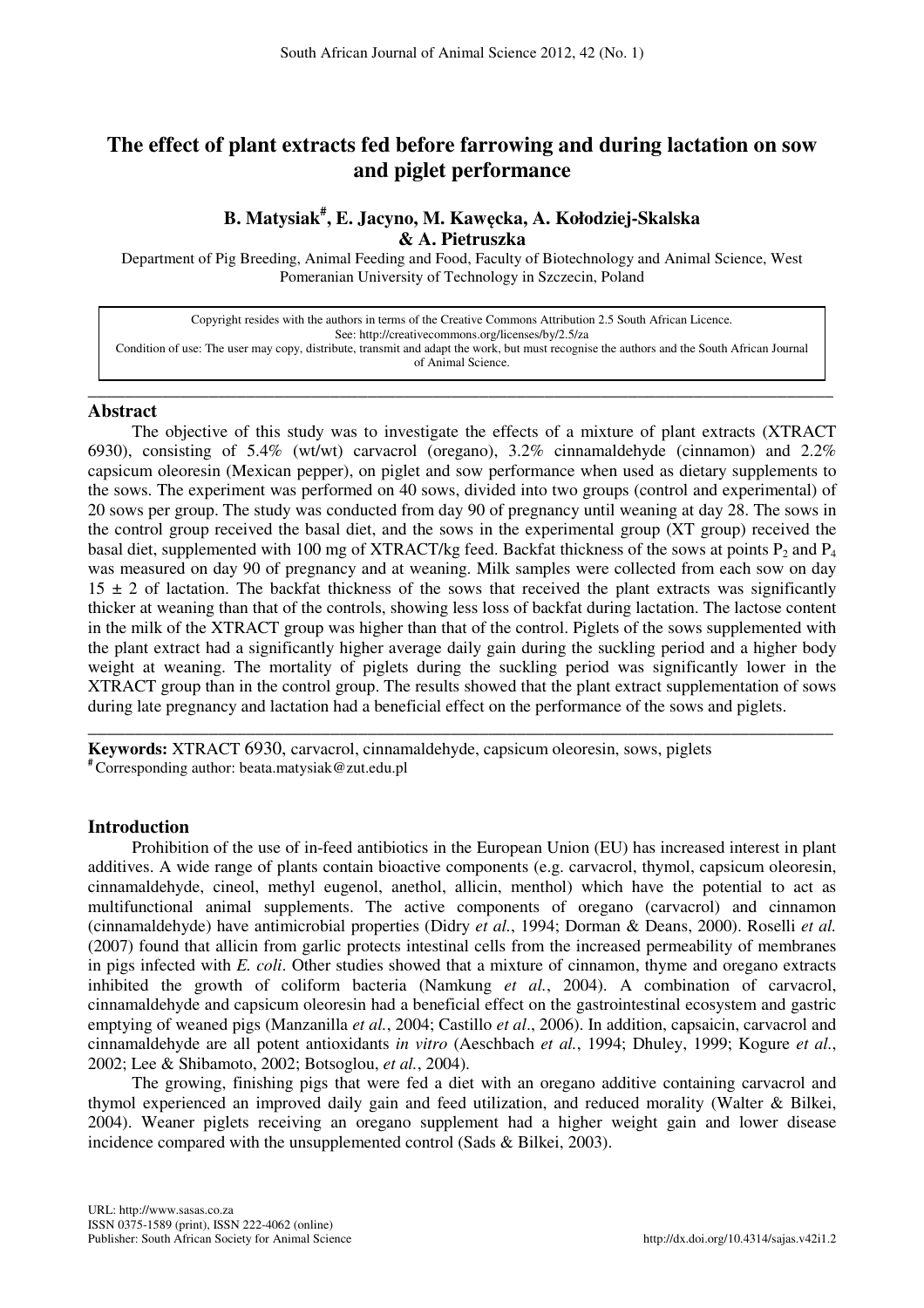Plant extracts, therefore, may present an opportunity to enhance lactating sow and litter performance when used as dietary supplements. Added to the pre-farrowing and lactation diets of sows, oregano reduces the sow mortality rate and culling rate during lactation, and increases the farrowing rate and piglet health (Allan & Bilkei, 2005). Khajarern and Khajarern (2002) reported an increased daily feed intake in lactating sows when oregano was added to their diet. In addition, daily weight gain was higher in pre-weaned pigs from those sows than in litters from sows not receiving oregano. The addition of a plant extract mixture containing carvacrol, cinnamaldehyde and capsicum to the lactation diets of sows improved nutrient digestibility and piglet performance prior to weaning (Ilsley *et al.*, 2003).

In this study the effects were evaluated of a mixture of plant extracts containing carvacrol (oregano), cinnamaldehyde (cinnamon) and capsicum oleoresin (Mexican pepper), on the backfat thickness of sows during lactation, the milk composition of the sows, and piglet performance during suckling.

#### **Materials and Methods**

The study was carried out during the summer at a commercial farm on 200 sows (West Pomeranian Region, Poland, EU). Forty multiparous, hybrid sows (Polish Landrace x Polish Large White) were artificially inseminated with sperm from Pietrain x Duroc boars. On day 90 of pregnancy, 40 sows were assigned by the analogue method (body weight and parity) to two experimental groups of 20 pigs each, the

| Ingredient                               | Component (g/kg feed) |
|------------------------------------------|-----------------------|
|                                          |                       |
| <b>Barley</b>                            | 230.5                 |
| Wheat                                    | 300.0                 |
| Naked oats                               | 150.0                 |
| Maize                                    | 100.0                 |
| Wheat bran                               | 60.0                  |
| Soybean meal (47% CP)                    | 125.0                 |
| Dicalcium phosphate                      | 2.5                   |
| $Premix^2$                               | 30.0                  |
| Acidificator $3$                         | 2.0                   |
| <b>Nutrients</b>                         |                       |
| Metabolizable energy, MJ/kg <sup>4</sup> | 13.2                  |
| Crude protein, g/kg                      | 179.0                 |
| Crude fibre, g/kg                        | 39.6                  |
| Lysine, g/kg                             | 8.8                   |
| Methionine + cystine, $g/kg$             | 6.1                   |
| Threonine, g/kg                          | 6.0                   |
| Tryptophan, g/kg                         | 1.9                   |
| Calcium, g/kg                            | 8.2                   |
| Phosphorus, g/kg                         | 7.6                   |

Table 1 Ingredient composition and nutritive value diets (as fed basis)<sup>1</sup>

<sup>1</sup> Experimental diet was supplemented with 100 mg XTRACT 6930 per kg of feed.

<sup>2</sup> Provided the following per kg of diet: 90 mg Mn; 99 mg Zn; 18 mg Cu; 1.5 mg I; 0.4 mg Se; 120 mg Fe;

0.3 g Mg; 6.9 g Ca; 1.7 g P; 15000 IU vitamin A; 1800 IU vitamin  $D_3$ ; 60 mg vitamin E; 2.25 mg vitamin K; 6 mg vitamin  $B_2$ ; 2.4 mg vitamin  $B_6$ ; 30 µg vitamin  $B_{12}$ ; 60 mg biotin; 1.5 mg folic acid; 0.45 g choline chloride; 6 mg pantothenic acid; 1.5 g lysine.

 $3$ Acidificator – lactic acid, formic acid.

<sup>4</sup>Calculated from Polish Norm of Pig Nutrition (1993).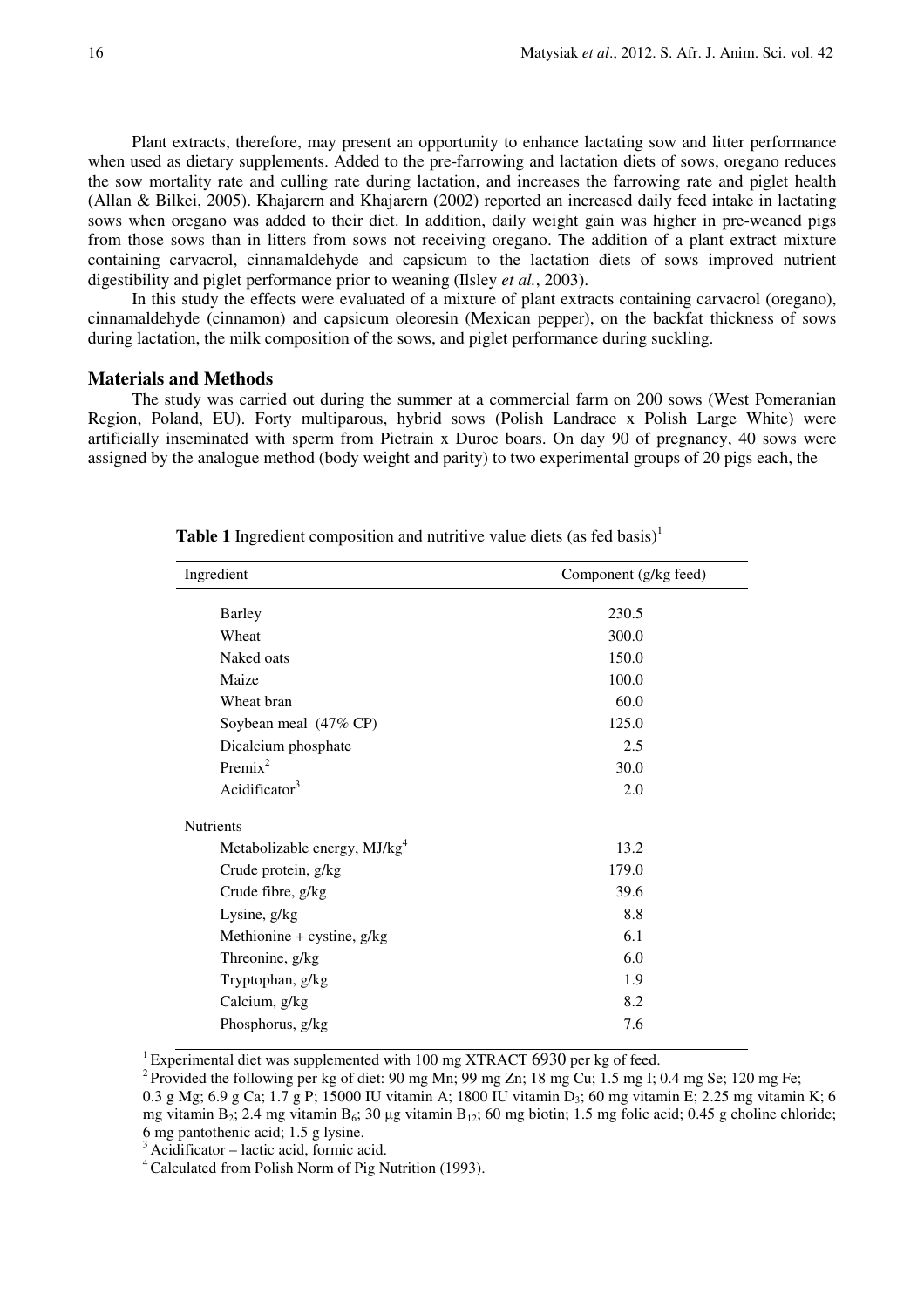control and the supplemented group. The sows were housed in individual farrowing pens (2.20 x 1.80 m). The farrowing pens had a partially slatted floor with a separate piglet creep area, maintained at a high temperature with a heat lamp. The piglets were suckled for 27 days and weaned on day 28 of lactation. From day 90 of pregnancy until weaning at day 28, the sows in the control group were fed on the basal diet (Table 1), and the sows in the experimental group (XT group) on the basal diet supplemented with 100 mg XTRACT 6930/kg (PANCOSMA co. Switzerland). The XTRACT consists of 5.4% (wt/wt) carvacrol (*Origanum* spp.), 3.2% cinnamaldehyde (*Cinnamomum* spp.) and 2.2% capsicum oleoresin (*Capsicum annum*)*.* 

From day 90 to 110 of pregnancy, the sows were fed 3.0 kg/day and from day 111 to farrowing, 2.0 kg/day. After farrowing, the sows were fed 1.5 kg of diet, which was increased to 2 kg at day 4. From day 5 of lactation up to weaning, the diet was offered *ad libitum* (average 6.2 kg/head)*.* Water was provided by nipple drinkers.

The piglets were offered a creep feed from day 10 of age until weaning. The creep feed of the piglets contained (per kg) 15.5 MJ metabolizable energy, 210 g crude protein, 72 g crude fat, 25 g crude fibre, 13 g lysine, 4 g methionine. The basal diet contained 40% wheat, 30% barley, 20% soybean and 10% Suggi (mineral-vitamin mixture).

Backfat thickness at points  $P_2$  and  $P_4$  (3 cm and 8 cm respectively from the back midline behind the last rib) was measured on day 90 of pregnancy and at weaning. Backfat thickness was measured with an ultrasonic apparatus (Piglog 105; SFK-Technology, Denmark).

Approximately 15 mL of milk was collected from each sow on day  $15 \pm 2$  of lactation to evaluate the composition of the milk. The milk samples were collected after an intramuscular injection of 20 IU of oxytocin and manual milking of the third and fourth anterior mammary glands on one side of the sow. Milk samples were frozen (-20 °C) immediately, pending analysis. The number of piglets born (total: number born alive and number stillborn) was recorded. Six hours after birth, the piglets were weighed separately and eartagged for individual identification. Individual piglets were weighed at day 21 and at weaning on day 28 of age. Piglet mortality from birth to weaning was recorded.

The chemical composition in the diet was determined by standard methods (AOAC, 1995), while amino acids in the diet were assayed with the Beckman automatic analyser. Phosphorus (P) was assayed by the vanadium-molybdenum photocolorimetric method, and calcium (Ca) was checked by the emission spectrometry method on a Buck Scientific Spectrophotometer. The basic composition of the milk (dry matter, fat, protein and lactose) was determined by using an infrared milk analyser (Milko-Scan™ 133-B Analyser, Foss Electric, Hillerød, Denmark).

Conventional statistical methods were used to calculate means and standard error of the mean. To ascertain a significant difference between the levels of the main factor, the *t-*test was applied between means. For features which do not have a normal distribution**,** a nonparametric test U Mann-Whitney was applied**.**  Statistical data analysis was undertaken using the STATISTICA PL Version 8.0 statistical package.

#### **Results**

Sows supplemented with the plant extract mixture had a higher backfat thickness at weaning (at points  $P_2 - P \le 0.01$ ;  $P_4 - P \le 0.05$ ) than the sows in the control (Table 2). The reduction in backfat thickness at P<sub>2</sub> and  $P_4$  points from day 90 of pregnancy to weaning was lower ( $P < 0.01$ ) in sows treated with the plant extract than the sows in the control.

Analysis of the sows' milk on day 15 of lactation indicated that the sows that received the added plant extract produced milk with a higher concentration of lactose (*P* <0.01) than the control sows (Table 2). No differences were observed for milk protein, fat and dry matter levels between the two groups.

The total litter sizes (number of piglets born alive and stillborn) were similar in the two treatment groups (Table 3). However, the mortality of piglets from birth to weaning of the sows in the XT group was lower ( $P \le 0.05$ ) than that of the control group.

The body weight of the piglets and litters of the sows that were supplemented with the plant extracts was lighter at birth. However, during the 27 day suckling period they gained more body weight (*P* <0.05) than those of the control sows (Table 4). Daily body weight gains from birth to weaning were also higher (*P*  <0.05) in piglets of sows that received the supplement than in piglets in the control.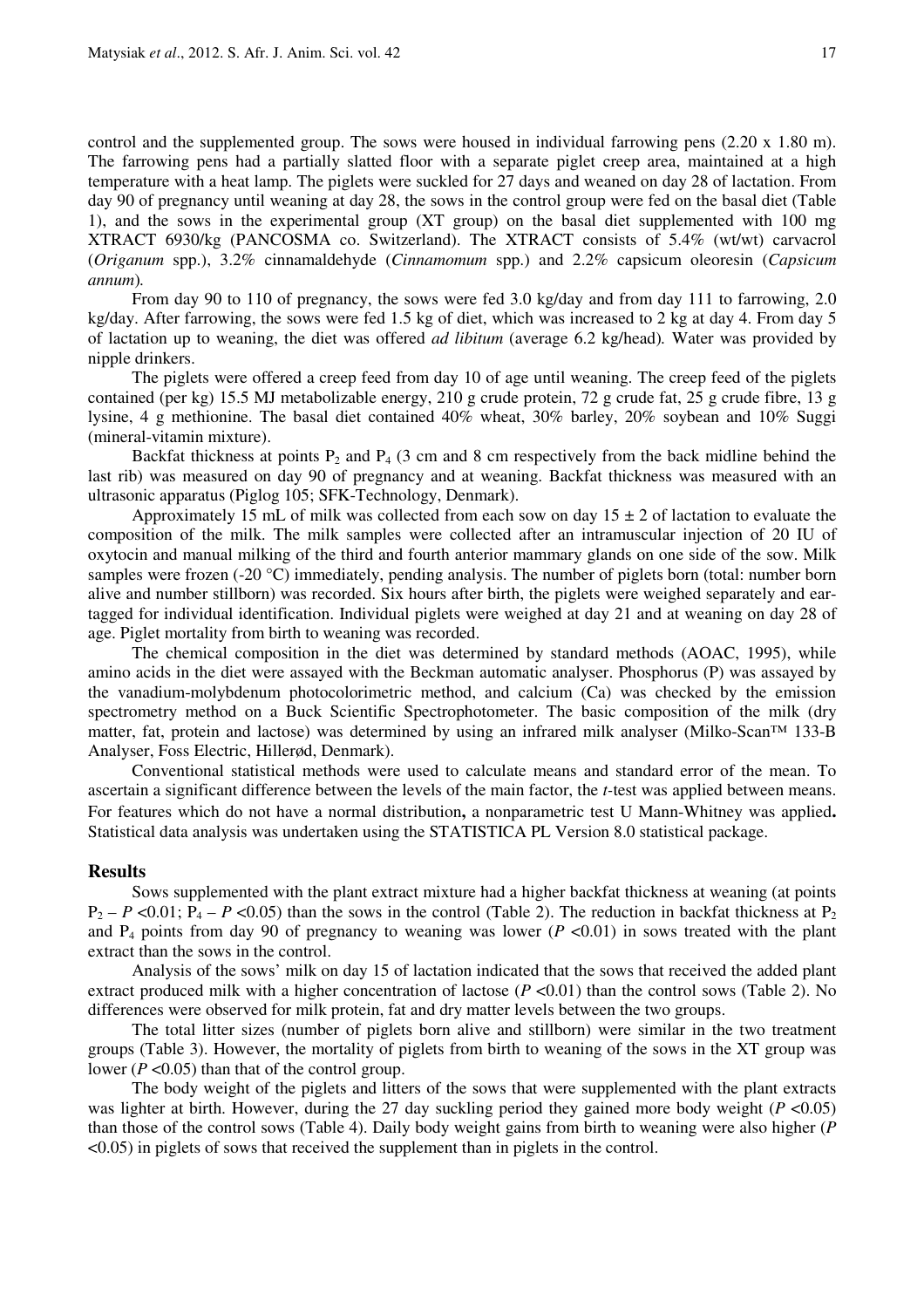|                         | Groups <sup>1</sup> |              |            |  |
|-------------------------|---------------------|--------------|------------|--|
| Item                    | Control             | XT           | <b>SEM</b> |  |
| No. of sows             | 20                  | 20           |            |  |
| Backfat thickness (mm)  |                     |              |            |  |
| d 90 of gestation       |                     |              |            |  |
| at P <sub>2</sub>       | 16.2                | 16.8         | 0.89       |  |
| at P4                   | 15.7                | 16.2         | 0.85       |  |
| Weaning                 |                     |              |            |  |
| at P <sub>2</sub>       | $13.7^{\circ}$      | $15.6^{b**}$ | 0.87       |  |
| at P4                   | 13.3                | $14.6*$      | 0.85       |  |
| Change                  |                     |              |            |  |
| at P <sub>2</sub>       | $-2.4^{\rm a}$      | $-1.3^{b**}$ | 0.36       |  |
| at P4                   | $-2.3^{\rm a}$      | $-1.6^{b**}$ | 0.28       |  |
| Milk composition $(\%)$ |                     |              |            |  |
| Dry matter              | 16.19               | 16.21        | 0.43       |  |
| Fat                     | 6.49                | 6.19         | 0.64       |  |
| Protein                 | 4.20                | 4.14         | 0.31       |  |
| Lactose                 | 5.00 <sup>a</sup>   | $5.82^{b**}$ | 0.11       |  |

**Table 2** Effect of including plant extract mixture (XT) in the diet of sows on their backfat thickness and milk composition

Mean values within the same row with different superscripts differ significantly.

\*At *P* <0.05; \*\* *P* <0.01.

 $1$ Control – diets specified in Table 1; XT – basal diets supplemented with plant extract mixture.

**Table 3** Effect of including plant extract mixture (XT) in the diet of sows on the average litter size of the sows at birth and weaning

| Item                               | $Groups*$        |           |            |
|------------------------------------|------------------|-----------|------------|
|                                    | Control          | XT        | <b>SEM</b> |
| No. of litters                     | 20               | 20        |            |
| No. of piglets per litter:         |                  |           |            |
| Total born                         | 11.7             | 11.8      | 0.42       |
| Born alive                         | 10.8             | 10.9      | 0.39       |
| <b>Stillborn</b>                   | 0.9              | 1.0       | 0.29       |
| Weaned                             | 9.9              | 10.4      | 0.42       |
| Mortality, birth to weaning $(\%)$ | 8.6 <sup>a</sup> | $4.5^{b}$ | 1.95       |

\* Within rows, means with different superscripts are significantly different at *P* <0.05.

## **Discussion**

In the current study, sows were supplemented with a mixture of plant extracts (containing carvacrol, cinnamaldehyde and capsicum oleoresin) from day 90 of pregnancy to weaning. This study showed that losses of backfat during lactation were lower in the plant extract-treated sows than in the control sows. This observation suggests lower mobilization results when plant extracts are used during lactation. On the other hand, Ilsley *et al*. (2003) found that dietary plant extracts (capsicum, carvacrol, cinnamaldehyde) had no significant effect on the loss of backfat during lactation in sows*.*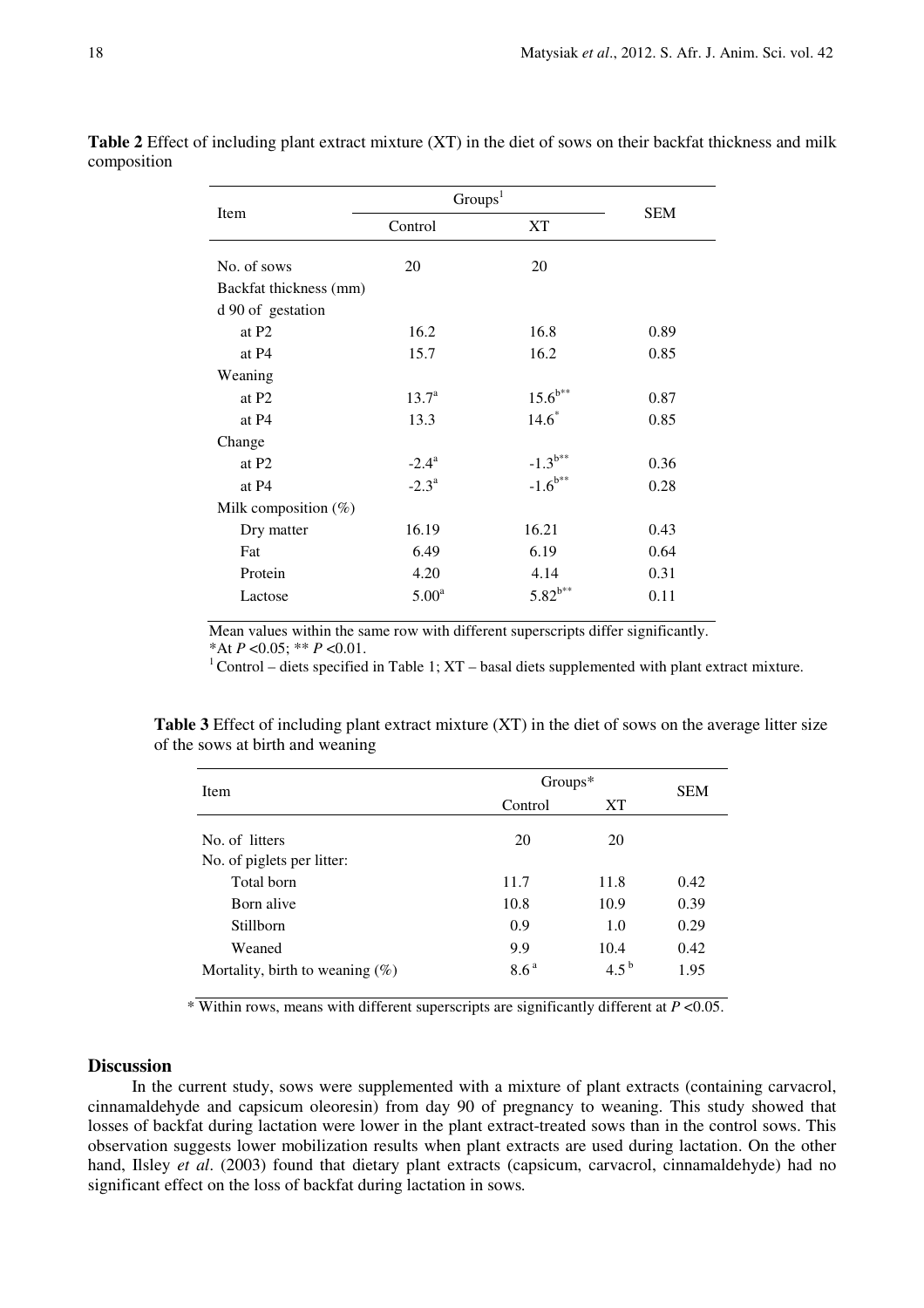| Item                                             | $Groups*$         |                    |            |
|--------------------------------------------------|-------------------|--------------------|------------|
|                                                  | Control           | XT                 | <b>SEM</b> |
| No. of litters                                   | 20                | 20                 |            |
| Litters weight (kg)                              |                   |                    |            |
| Birth                                            | 15.3              | 14.7               | 0.41       |
| Weaning                                          | 65.7 <sup>a</sup> | 76.0 <sup>b</sup>  | 1.12       |
| Body weight of piglets (kg)                      |                   |                    |            |
| <b>Birth</b>                                     | 1.42              | 1.36               | 0.09       |
| Day 21                                           | 5.23              | 5.38               | 0.19       |
| Weaning                                          | 6.65 <sup>a</sup> | $7.34^{b}$         | 0.22       |
| Average daily gain of piglets from birth $(g)$ : |                   |                    |            |
| to 21 days                                       | 189               | 201                | 5.10       |
| to weaning                                       | 194 <sup>a</sup>  | $220^{\mathrm{b}}$ | 6.20       |

**Table 4** Effect of including plant extract mixture (XT) in the diet of sows on the weight of the piglets and litters and average daily gain of piglets

\* Within rows, means with different superscripts are significantly different at *P* <0.05.

The performance of sows during lactation, in particular milk production and composition, is critical to the survival of neonatal piglets and their growth prior to weaning. Therefore, factors that may enhance production and the composition of milk during lactation are critical for optimal litter weight gain. Our work and other studies (Miller, 2003) showed that a plant extract mixture containing carvacrol, cinnamaldehyde and capsicum oleoresin increased the concentration of lactose in sows' milk*.* Higher lactose content in milk can prevent hypoglycaemia and reduce piglet mortality.

In the study the inclusion of a combination of carvacrol, cinnamaldehyde and capsicum oleoresin in the sows' diet enhanced piglet performance and resulted in a higher average daily gain during the suckling period and a higher body weight at weaning. Similar results were shown in the study conducted by Ilsley *et al.* (2003). Other studies reported that oregano containing carvacrol enhances weight gain of piglets (Khajarern & Khajarern, 2002; Sads & Bilkei, 2003). The higher body gain of the piglets in our study suggests that sows treated with plant extracts produced more milk, perhaps as a consequence of improved intake and utilization of food. This had no relationship with sow backfat loss during lactation. Other authors showed that plant extracts containing capsicum, carvacrol and cinnamaldehyde had a beneficial effect on diet digestibility in the sows (Ilsley *et al*., 2003) and weaned piglets (Nualart *et al.*, 2000). However, they had no effect on the appetite and food intake of the sows (Ilsley *et al*., 2003).

A study in cows showed that the metabolite, cinnamic aldehyde, was detected in milk, following dietary supplementation with cinnamon (Ando *et al*., 2001). There is also the possibility that active components of the plant extracts in the sow diet can be passed into the milk of the sow and have a beneficial effect on the performance of piglet.

In the current study, supplementing the diet of sows with plant extracts decreased the mortality of piglets during the suckling period. Other studies showed that oregano (Walter & Bilkei, 2004; Allan & Bilkei, 2005) and garlic and cinnamon extracts (Zigger, 2001) reduced the mortality of piglets. This could perhaps be as a consequence of a positive effect on the immune system and the antimicrobial effect of the plant extract (Azumi *at al.*, 1997; Dorman & Deans, 2000; Manzanilla *at al.*, 2004; Kuhn *et al.*, 2005).

## **Conclusions**

The addition of a combination of carvacrol, cinnamaldehyde and capsicum oleoresin to the diet of sows before farrowing and during lactation decreased backfat loss during lactation in sows and increased milk lactose content in their milk. Supplementing the sows' diet with the plant extract, XTRACT 6930, had a beneficial effect on the growth rate and survival of their piglets during the suckling period.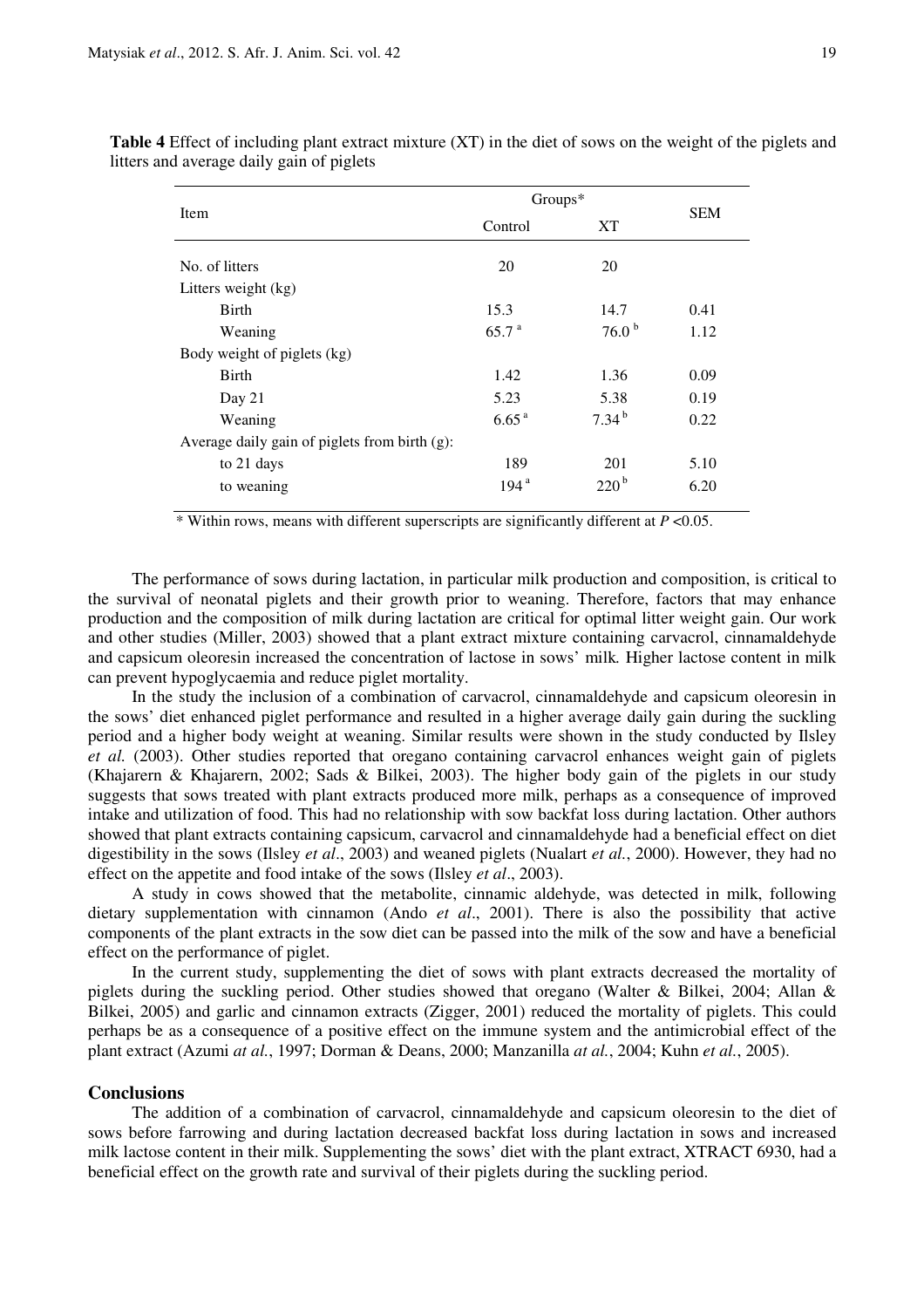#### **References**

- Aeschbach, K., Loliger, J., Scott, B.C., Murcia, A., Butler, J., Halliwell, B. & Aruoma, O.I., 1994. Antioxidant actions of thymol, carvacrol, 6-gingerol, zingerone and hydroxytyrosol. Food Chem. Toxicol. 32, 31-36.
- Allan, P. & Bilkei, G., 2005. Oregano improves reproductive performance of sows. Theriogenology 63, 716-721.
- Ando, S., Nishida, T., Ishida, I., Kochi, Y., Kami, A. & Se, S., 2001. Transmission of herb essential oil to milk and change of milk flavour by feeding dried herbs to lactating Holstein Friesian cows. J. JPN Soc. Food Sci. 48, 142-145.
- AOAC, 1995. Official Methods of Analysis (16th ed.). Association of Official Analytical Chemists, Inc., Arlington, Virginia, USA.
- Azumi, S., Tanimura, A. & Tanamoto, K., 1997. A novel inhibitor of bacterial endotoxin derived from cinnamon bark. Biochem. Biophys. Res. Commun. 234, 506-510.
- Botsoglou, N.A., Christaki, E., Florou-Paneri, P., Giannenas, I., Papageorgiou, G. & Spais, A.B., 2004. The effect of a mixture of herbal essential oils or α-tocopheryl acetate on performance parameters and oxidation of body lipid in broilers. S. Afr. J. Anim. Sci. 34, 52-61.
- Castillo, M., Martin-Orue, S.M., Roca, M., Manzanilla, E.G., Badiola, I., Perez, J.F. & Gasa, J., 2006. The response of gastrointestinal microbiota to avilamycin, butyrate, and plant extracts in early-weaned pigs. J. Anim. Sci. 84, 2725-2734.
- Dhuley, J.N., 1999. Antioxidant effects of cinnamon (*Cinnamomum verum*) bark and greater cardamom (*Amomum sibulatum*) seeds in rats fed high fat diet. Indian J. Exp. Biol. 37, 238-242.
- Didry, N., Dubreuil, L. & Pinkas, M., 1994. Activity of thymol, carvacrol, cinnamaldehyde and eugenol on oral bacteria. Pharm. Acta Helv. 69, 25-28.
- Dorman, H.J. & Deans, S.G., 2000. Antimicrobial agents from plants: Antibacterial activity of plant volatile oils. J. Appl. Microbiol. 8, 308-316.
- Ilsley, S.E., Miller, H.M., Greathead, H.M.R. & Kamel, C., 2003. Plant extracts as supplements for lactating sows: effects on piglet performance, sow food intake and diet digestibility. Anim. Sci. 77, 247-254.
- Khajarern, J. & Khajarern, S., 2002. The efficacy of origanum essential oils in sows feed. Int. Pig Topics 17, 17.
- Kogure, K., Goto, S., Nishimura, M., Yasumoto, M., Abe, K., Ohiwa, C., Sassa, H., Kusumi, T. & Terada, H., 2002. Mechanism of potent antiperoxidative effect of capsaicin. Biochim. Biophys. Acta 1573, 84-92.
- Kuhn, G., Ender, K., Thomann, R., Tuchscherer, M., Tuchscherer, A., Stabenow, B., Krüger, M. & Schrödl, W., 2005. Application of Echinacea - extract in pregnant and suckled sows. Arch. Tierz. 48, 270-282 [in German].
- Lee, K.G. & Shibamoto, T., 2002. Determination of antioxidant potential of volatile extracts isolated from various herbs and spices. J. Agric. Food Chem. 50, 4947-4952.
- Manzanilla, E.G., Perez, J.F., Martin, M., Kamel, C., Baucells, F. & Gasa, J., 2004. Effect of plant extracts and formic acid on the intestinal equilibrium of early-weaned pigs. Anim. Sci. 82, 3210-3218.
- Miller, H.M., 2003. Effects of sow and piglet dietary supplementation with a plant extract additive on the composition of sow colostrums and milk (day 21) and its effects on piglet development from birth to day 6 postweaning. Final Year Project, Alex Moore 27/3/2003.
- Namkung, H., Li, M., Gong, J., Yu, H., Cottrill, M. & de Lange, C.F.M., 2004. Impact of feeding blends of organic acids and herbal extracts on growth performance, gut microbiota and digestive function in newly weaned pigs. Can. J. Anim. Sci. 84, 697-704.
- Nualart, H., Kamel, C., Gasa, J. & Baucells, F., 2000. Effects on faecal digestibility of the inclusion of a formulation of natural plant extracts on a post weaning pig diet from 5 to 15 kg. Proc. EAAP. 2000, p. 43.
- Polish Norm of Pig Nutrition, 1993. Institute of Animal Physiology and Nutrition. Omnitech Press, Warsaw. 1-87.
- Roselli, M., Britti, M.S., Le, Huërou-Luron, I., Marfaing, H., Zhu, W.Y. & Mengheri, E., 2007. Effect of different plant extracts and natural substances (PENS) against membrane damage induced by enterotoxigenic Escherichia coli K88 in pig intestinal cells. Toxicol. in Vitro 21, 224-229.